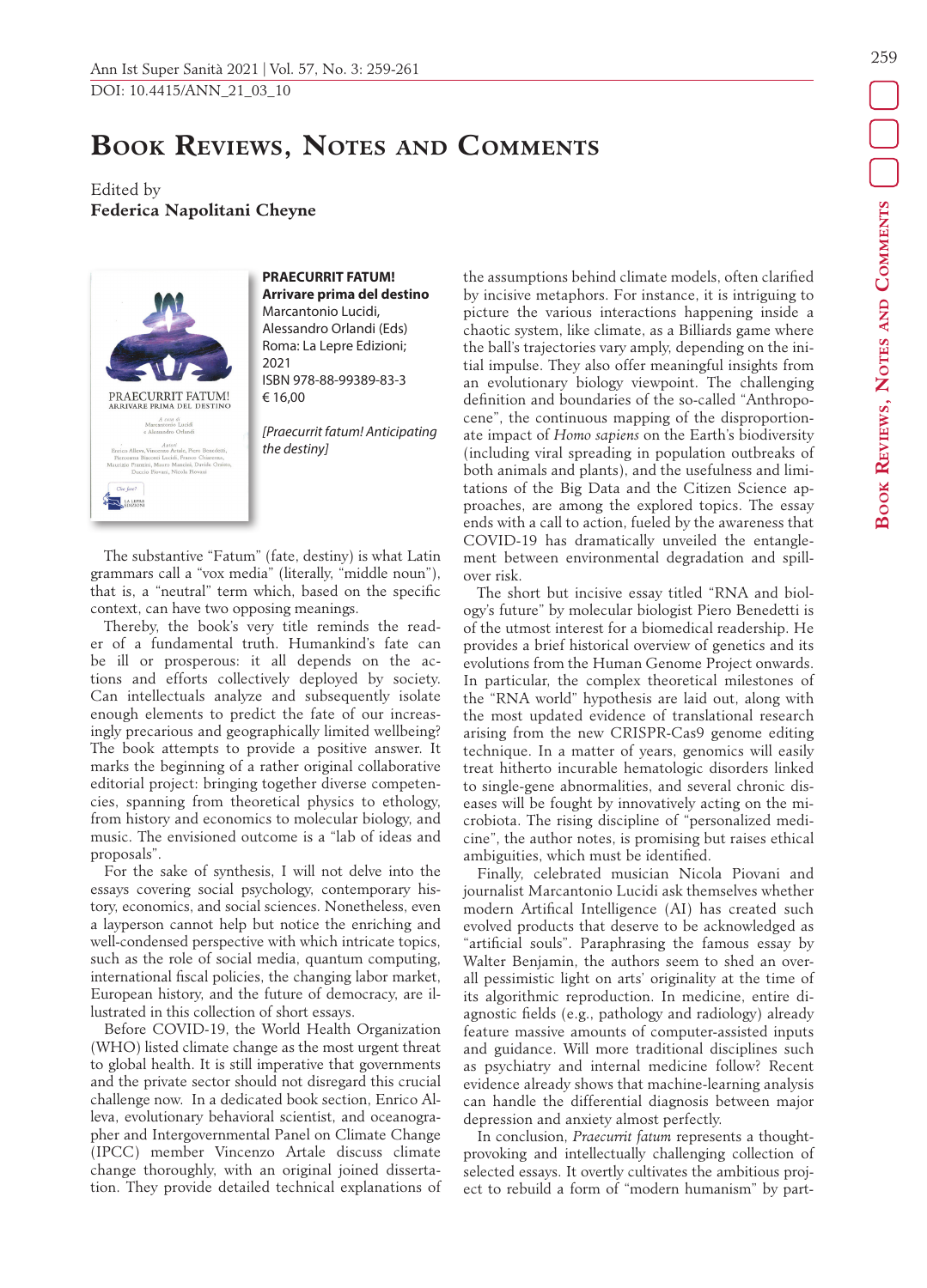nering up intellectuals who can give society a unified cultural lens to read the most critical phenomena of our time. It may represent a stimulating reading for biomedical scientists of a variety of disciplines and social scientists alike.

> Roberto Croci *Istituto Superiore di Sanità, Rome, Italy roberto.croci@guest.iss.it*



**ALLATTAMENTO. Mi hanno detto che…** Anna Maria Altobelli, Valentina Della Bella (Eds) Perugia: Umbria Volontariato Edizioni (UVE); CE.S.VOL. Umbria; 2019 88 p. ISBN 978-88-99107-43-7

*[Breastfeeding. They said...]*

Breast milk is an irreplaceable asset: it is organic, ecological, zero kilometre, free, practical, always available and, at the right temperature, easily digestible. Breastfeeding is not only physical nourishment, but also a fundamental emotional and psychological bond between the mother and the offspring [1]: it promotes the mother-child bond, satisfying and strengthening their mutual need to survive and live together. Maternal milk has been species-specifically evolved for the newborns, is endowed by all the "optimal " ingredients to nourish physiologically them, has the power to strengthen their immune system by protecting from infections and diseases, while promoting both the health of the mother and of the offspring in the short and long term [2].

Quite recently, in 2019, the Italian Ministry of Health launched a sensitization campaign to promote breast milk feeding. This campaign is finalized to raise awareness among women about such a practice and the spontaneity of this behavioural and physiological action, powerfully diffusing the message that every woman should feel free to breastfeed publically or at work, always and always, its spot vividly claiming: "That's natural!"

The Italian National Institute of Health (Istituto Superiore di Sanità, ISS) has been of course involved in most of these activities aimed at promoting breastfeeding. In particular, in protecting vulnerable and fragile populations, human milk, for its lipophilic capability to concentrate environmental toxicants, represents a very useful medium to evaluate human body contamination [3, 4], as in the case of caesium contamination following the Chernobyl accident [5] or of exposure to persistent pollutants [6, 7]. Nutritional value [8] and long-term ameliorative effects on neuropsychological development in infancy [9]. Presently, the ISS institutional website presents a whole array of public health counselling and socio-sanitary promotion initiatives aimed at both health professionals and the general public.

Breastfeeding itself was a focus of public, sometimes "political" debate. A long time ago, in the '70, Nobel laureate Daniel Bovet, who for decades ran a laboratory at ISS (from 1947 to 1964), participated in a long and at times harsh international debate on health problems possibly attributable in poor countries to the free distribution of milk powder Nestlè. In 1981, the 34th World Health Assembly (WHA) adopted Resolution WHA34.22 which included the International Code of Marketing of Breast-milk Substitutes. In the recent history of global public health this episode perhaps remains a matter of forgotten discussion.

The present mini-guide is a simple, fluid, and somehow innovative contribution possibly useful to "explore", while educating, the specific theme of breastfeeding. The real aim of this short volume is not to improve in a few, sometimes naive statements, the available scientific knowledge about such a delicate and still not rarely debated issue, but simply to offer some different perspectives to raise awareness and to inform correctly about this apparently familiar topic. More importantly, the contemporary fragmentation or even pulverization of the social tissue, jointly mixed with the widespread gravitational force attracting rural communities toward immense metropolitan areas, makes such an editorial effort worth mentioning. Without an appropriate social setting, e.g., the peculiar case of teen mothers in deprived urban areas or favelas, substantial and consistent difficulties arise in caring for their newborns.

In a concise form, the authors give voice to mothers living in central Italy (Umbria region) in order to highlight some putative incorrectness of current popular myths and prejudices that revolve around breastfeeding traditions. To avoid them, they propose a list of practical suggestions in order to help particularly primiparous mothers to face a few inaccuracies disseminated in their social milieu.

The essay is composed by a first section dedicated to the beliefs of relatives and friends regarding breastfeeding, a second entrusted to some thoughts of health personnel, and a third concerning the ideas of pediatricians. Although far from being scientifically grounded, the authors attempt to overturn some current beliefs about this issue. They try with a rather superficial overview to explain for example any rigid duration of the breastfeeding period, the possibility to eat any kind of food without major consequences on the milk composition or the importance of excluding any other nutritional input food besides maternal milk to the neonate, infant or early children. It appears surprising that in Central Italy such ideas are still circulating.

It is worth mentioning that this booklet is enriched with photos representing the parent(s)-child dyadic union to even more emphasize the spontaneity and the universality of the breastfeeding phase. Despite its "natural" occurrence during the human history [10], it is however possible that the cultural anthropology of breastfeeding practice deserves continuous maintenance and adjustment.